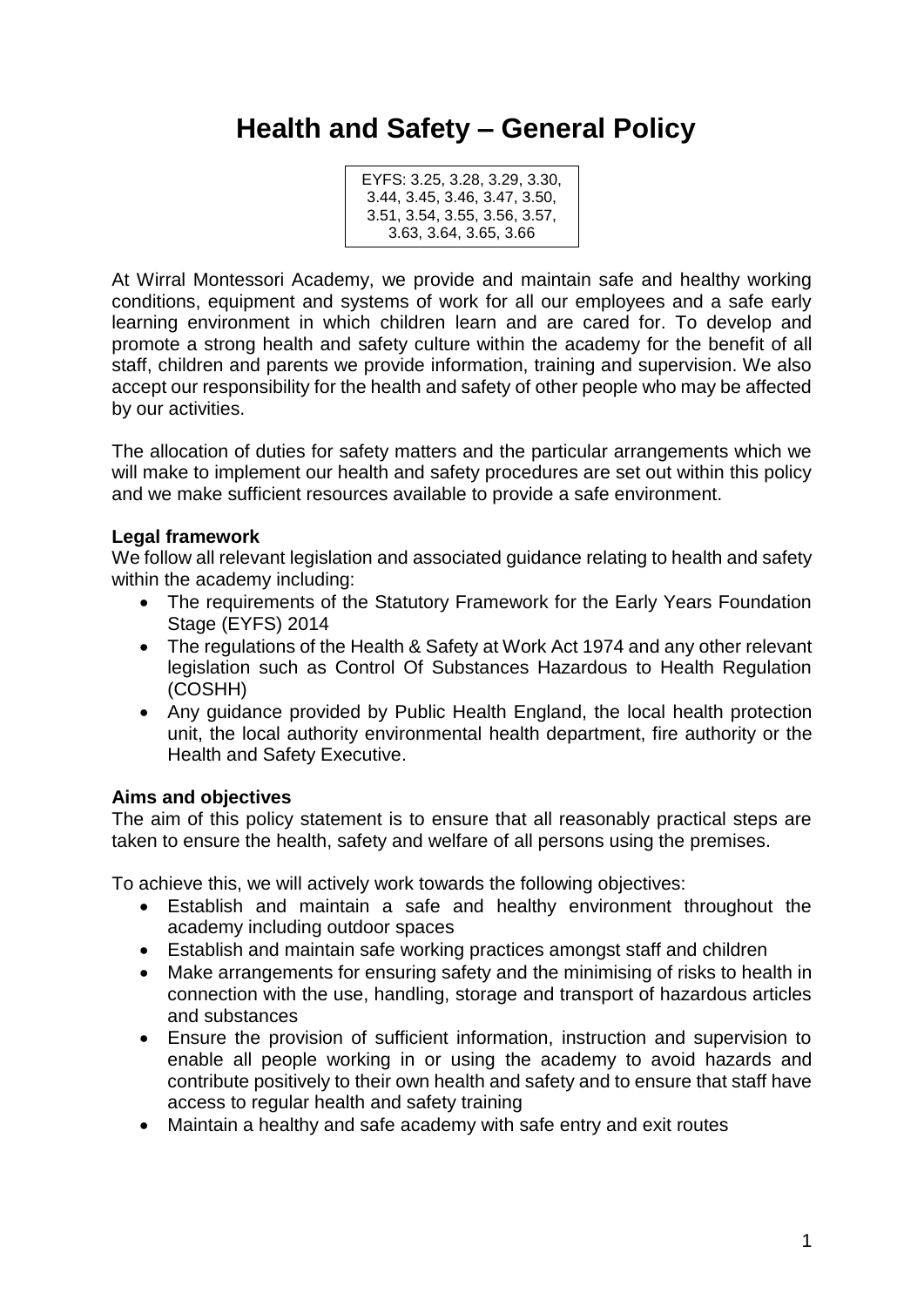- Formulate effective procedures for use in case of fire and other emergencies and for evacuating the academy premises. Practice this procedure on a regular basis to enable the safe and speedy evacuation of the academy
- Maintain a safe working environment for pregnant workers or for workers who have recently given birth, including undertaking appropriate risk assessments
- Maintain a safe environment for those with special educational needs and disabilities and ensure all areas of the academy are accessible (wherever practicable)
- Provide a safe environment for students or trainees to learn in
- Encourage all staff, visitors and parents to report any unsafe working practices or areas to ensure immediate response by the management.

We believe the risks in the academy's environment are low and we will maintain the maximum protection for children, staff and parents. The academy will:

- Ensure all entrances and exits from the building, including fire exits are clearly identifiable and remain clear at all times
- Regularly check the premises room by room for structural defects, worn fixtures and fittings or electrical equipment and take the necessary remedial action
- Ensure that all staff, visitors, parents and children are aware of the fire procedures and regular fire drills are carried out
- Have the appropriate fire detection and control equipment which is checked regularly to make sure it is in working order
- Ensure that all members of staff are aware of the procedure to follow in case of accidents for staff, visitors and children
- Ensure that all members of staff take all reasonable action to control the spread of infectious diseases and wear protective gloves and clothing where appropriate
- Ensure there are suitable hygienic changing facilities (see infection control policy)
- Prohibit smoking on the academy's premises
- Prohibit any contractor from working on the premises without prior discussion with the officer in charge
- Encourage children to manage risks safely and prohibit running inside the premises unless in designated areas
- Risk assess all electrical sockets and take appropriate measures to reduce risks where necessary and ensure no trailing wires are left around the academy
- Ensure all cleaning materials are placed out of the reach of children and kept in their original containers
- We follow the EU Food Information for Food Consumers Regulations (EU FIC). These rules are enforced in the UK by the Food Information Regulations 2014 (FIR).
- Follow the allergies and allergic reactions policy for children who have allergies
- Ensure risk assessments are undertaken on the storage and preparation of snacks within the academy
- Familiarise all staff and visitors with the position of the first aid boxes and ensure all know who the appointed first aiders are
- Provide appropriately stocked first aid boxes and check their contents regularly
- Ensure children are supervised at all times
- Ensure no student or volunteer is left unsupervised at any time.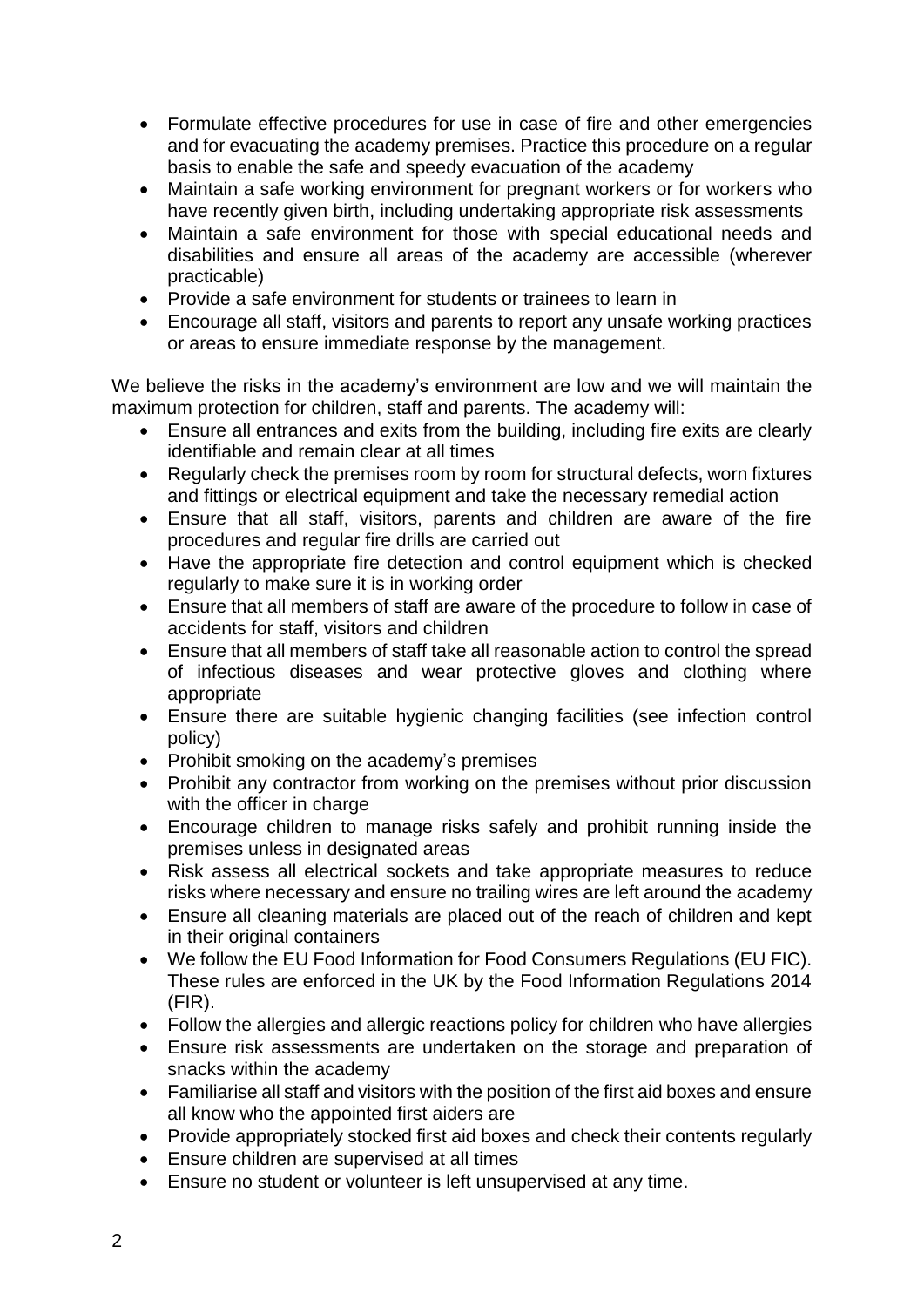### **Responsibilities**

The designated Health and Safety Officer in the nursery is **Sharon Willoughby**.

The employer has overall and final responsibility for this policy being carried out at: Wirral Montessori Academy, 20 Balls Road, Prenton, CH43 5RE.

The academy's manager/deputy manager will be responsible in her absence.

All employees have the responsibility to cooperate with senior staff and the manager to achieve a healthy and safe academy and to take reasonable care of themselves and others. Neglect of health and safety regulations/duties will be regarded as a disciplinary matter (see separate policy on disciplinary procedures).

Whenever a member of staff notices a health or safety problem which they are not able to rectify, they must immediately report it to the appropriate person named above. Parents and visitors are requested to report any concerns they may have to the manager.

Daily contact, monthly staff meetings and health and safety meetings provide consultation between management and employees. This will include health and safety matters.

#### **Health and safety training**

Person responsible for monitoring staff training is **Sharon Willoughby**

Health and safety is covered in all induction training for new staff.

| Area                               | <b>Training required</b> | Who                         |
|------------------------------------|--------------------------|-----------------------------|
| Paediatric First aid               | Course                   | All staff                   |
| Dealing with blood                 | In house training/course | All staff                   |
| Safeguarding/Child protection      | In house training/course | All staff                   |
| Risk assessment                    | In house training/course | All staff                   |
| Fire safety procedures             | In house training        | All staff                   |
| Use of fire extinguisher           | In house training/course | All staff where<br>possible |
| Food hygiene                       | In house training/course | All staff                   |
| Allergy awareness                  | In house training/course | All staff                   |
| Manual handling                    | In house training/course | All staff                   |
| Stress awareness and<br>management | In house training/course | All staff                   |

#### **Training table**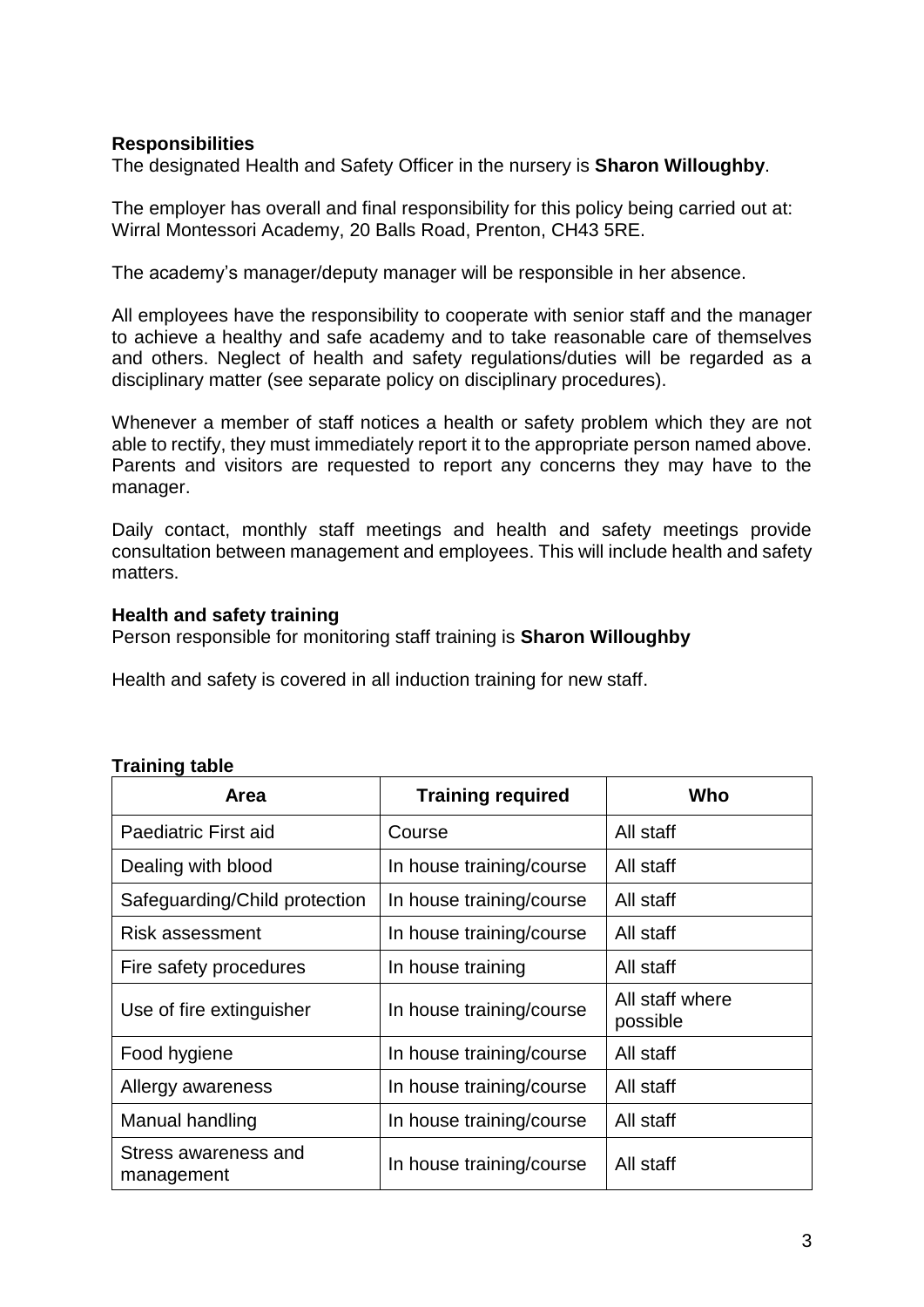| <b>SENCO</b>                                                           | <b>External course</b> | <b>SENCO</b>                           |
|------------------------------------------------------------------------|------------------------|----------------------------------------|
| Fire warden duties                                                     | <b>External course</b> | Fire Warden                            |
| Medication requiring technical<br>or medical knowledge e.g. Epi<br>Pen | <b>External course</b> | As required                            |
| Supervision and appraisal                                              | <b>External course</b> | Manager, deputy and<br>room supervisor |
|                                                                        |                        |                                        |

At present at least one member of staff on duty MUST hold a full paediatric First Aid certificate in the academy and when on outings although this will be extended following the minister's announcement. We envisage a change to the EYFS in 2016. NDNA has developed a number of resources (case studies, video case studies and a tool kit and guidance to help settings and has been successful in securing a contract to deliver Millie's Mark. For more information please visit www.ndna.org.uk

All trained first aiders must be listed in the first aid policy.

## **Health and safety arrangements**

- All staff are responsible for general health and safety in the academy
- Risk assessments will be conducted on all areas of the academy, including rooms, activities, outdoor areas, resources and cleaning equipment
- These are reviewed at regular intervals and when arrangements change
- All outings away from the academy (however short) will include a prior risk assessment – more details are included in our outings policy
- All equipment, rooms and outdoor areas will be checked thoroughly by staff before children access them or the area. Unsafe areas will be made safe/removed from the area by this member of staff to promote the safety of children. If this cannot be achieved the manager will be notified immediately
- We provide appropriate facilities for all children, staff, parents and visitors to receive a warm welcome and provide for their basic care needs, e.g. easy to access toilet area and fresh drinking water
- The academy will adhere to the Control Of Substances Hazardous to Health Regulation (COSHH) to ensure all children, staff, parents and visitors are safe in relation to any chemicals we may use on the premises
- All staff will receive appropriate training in all areas of health and safety which will include risk assessments, manual handling and fire safety. We may also use benefit risk assessments for particular activities and resources for children
- We have a clear accident and first aid policy to follow in the case of any person in the academy suffering injury from an accident or incident
- We have a clear fire safety policy and procedure which supports the prevention of fire and the safe evacuation of all persons in the academy. This is to be shared with all staff, parents and visitors to the academy
- We review accident and incident records to identify any patterns/hazardous areas